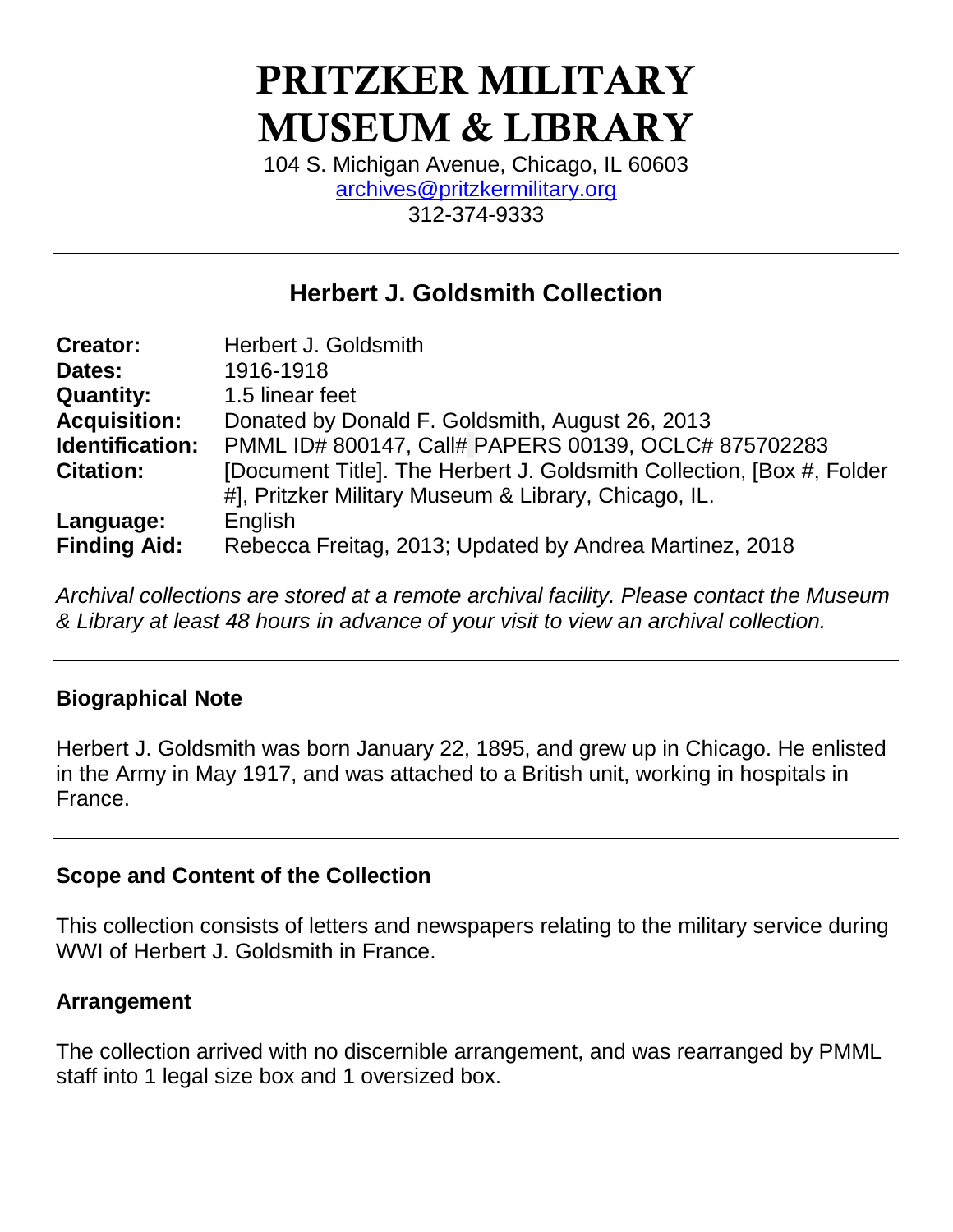# **Rights**

Copyrights held by Donald F. Goldsmith were transferred to the Pritzker Military Museum & Library. All other rights are held by the author or publisher. Users assume responsibility for following copyright laws as established by US Code Title 17

## **Access**

Researchers must use reproductions of valuable original documents, unless otherwise granted permission by PMML staff.

# **Key Subjects**

This collection is indexed under the following headings in the Library's online catalog. Researchers interested in materials about related topics, persons, or places should search the catalog using these subject headings.

#### **Names**

Goldsmith, Herbert Joshua (1895-1982)

### **Subjects**

World War 1, 1914-1918 World War, 1914-1918--France. World War, 1914-1918--Hospitals.

### **Container List**

| Box | <b>Folder</b> | Item ID $#$ | <b>Title</b>                                 | <b>Dates</b> |
|-----|---------------|-------------|----------------------------------------------|--------------|
|     | 1             |             | 1916 Letters                                 | 1916         |
|     |               |             | 8000147001 Letter from Herbert to his family | 10/5/1916    |
|     |               |             | 8000147002 Letter from Herbert to his father | 10/28/1916   |
|     | $\mathbf{2}$  |             | <b>1917 Letters</b>                          | 1917         |
|     |               | 800147003   | Letter from Herbert to his parents           | 4/29/1917    |
|     |               | 800147004   | Letter from Pop to Herbert                   | 9/5/1917     |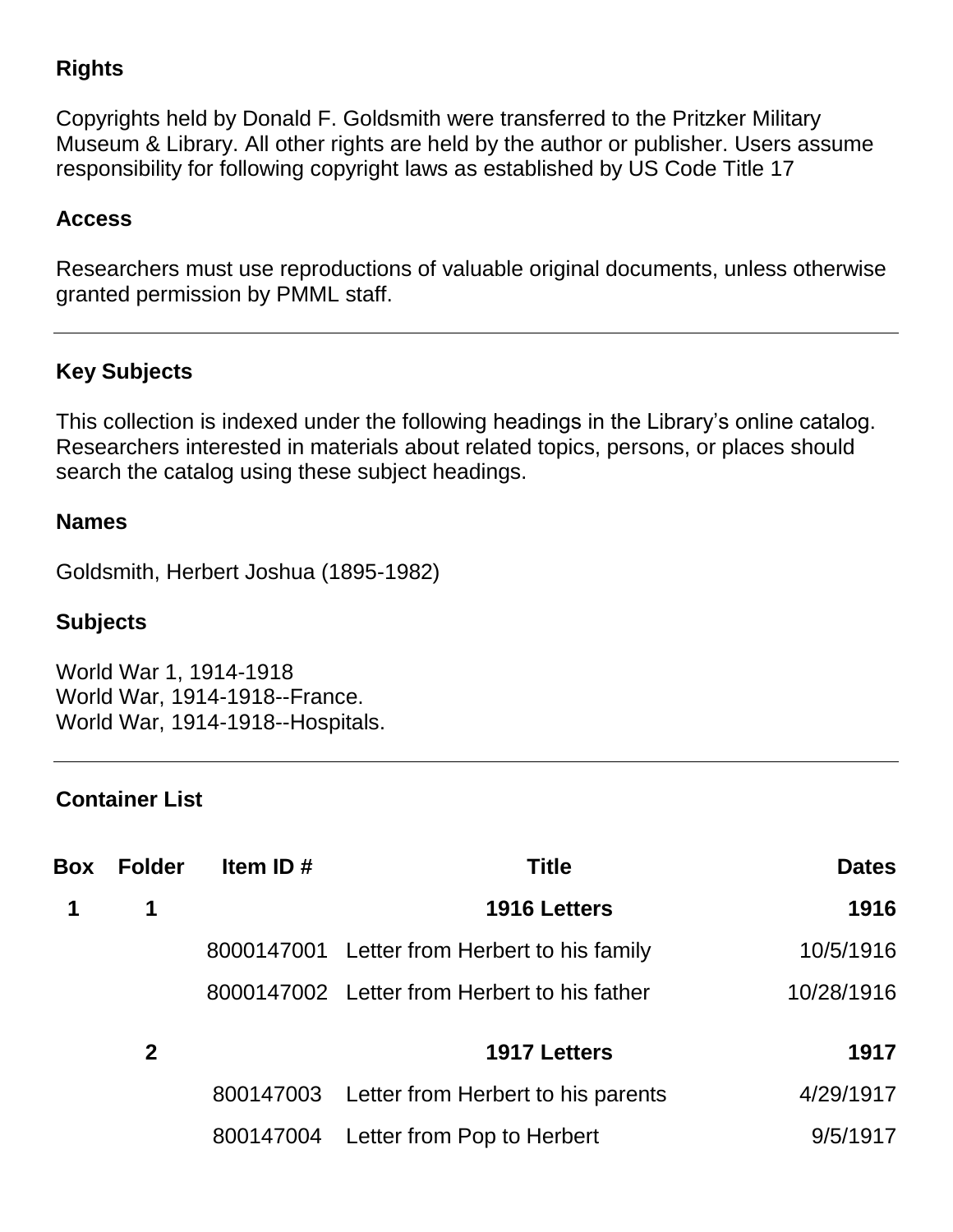|   | 800147005 | Letter from Mother to Herbert                   | 9/25/1917  |
|---|-----------|-------------------------------------------------|------------|
|   | 800147006 | Letter from Mother to Herbert                   | 10/4/1917  |
|   | 800147007 | Letter from Mother to Herbert                   | 10/10/1917 |
|   | 800147008 | Copy of a Letter from Herbert to his<br>parents | 10/10/1917 |
|   | 800147009 | Letter from Herbert to his parents              | 10/25/1917 |
|   | 800147010 | Letter to Herbert from a friend                 | 11/1/1917  |
|   | 800147011 | Letter from Mother to Herbert                   | 11/17/1917 |
|   | 800147012 | Copy of a Letter from Herbert to Melvin         | 11/18/1917 |
|   | 800147013 | Letter from Mother to Herbert                   | 12/12/1917 |
|   | 800147014 | Letter from Herbert to his parents              | 12/29/1917 |
| 3 |           | 1918 Letters                                    | 1918       |
|   | 800147015 | Letter from Herbert to his parents              | 6-Apr-1918 |

|           | 800147015 Letter from Herbert to his parents           | 6-Apr-1918 |
|-----------|--------------------------------------------------------|------------|
| 800147016 | Copy of a Letter from Herbert to his<br>parents        | 4/29/1918  |
| 800147017 | Copy of a Letter from Herbert to his<br>parents        | 5/24/1918  |
| 800147018 | Letter from Father to Herbert                          | 7/18/1918  |
| 800147019 | Letter from Mother to Herbert                          | 11/7/1918  |
| 800147020 | Copy of a Letter from Herbert to his family            | 11/13/1918 |
| 800147021 | Letter from Mother to Herbert                          | 11/21/1918 |
|           | No Date and Incomplete Letters and<br><b>Envelopes</b> | 1917, n.d. |
|           | 800147022 Letter from Herbert to his family            | n.d.       |
| 800147023 | Copy of a Letter from Herbert to his<br>parents        | n.d.       |

**4**

800147024 Letter from Herbert to his parents m.d.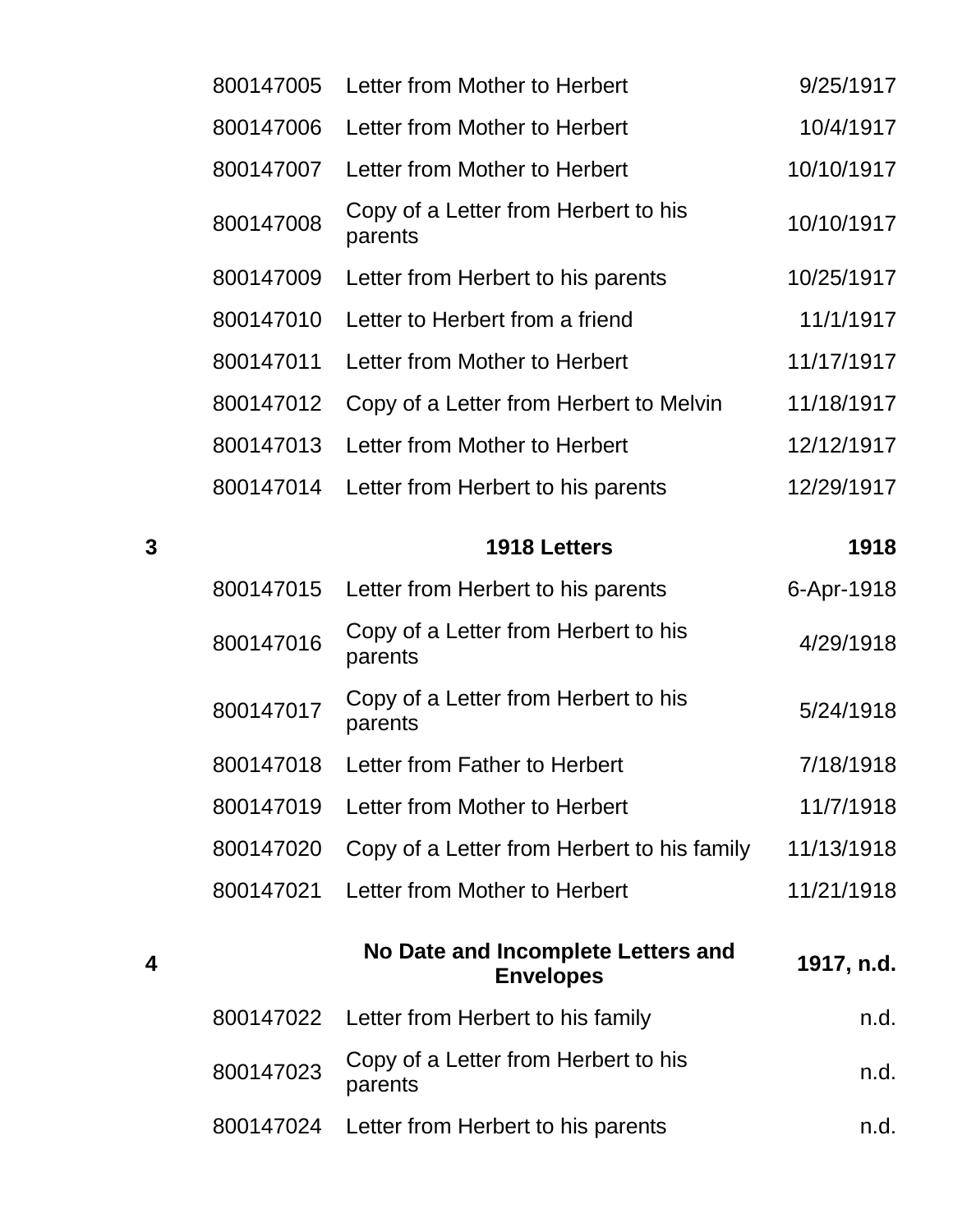|   | 800147025 | Letter from Herbert to his parents                                          | n.d.       |
|---|-----------|-----------------------------------------------------------------------------|------------|
|   | 800147026 | Letter from Herbert to his parents                                          | n.d.       |
|   | 800147027 | Letter from Sis to Herbert                                                  | n.d.       |
|   | 800147028 | Letter from Herbert to his family                                           | n.d.       |
|   | 800147029 | Letter from Herbert to his family                                           | n.d.       |
|   | 800147030 | Copy of a Letter from Herbert to his<br>grandpa                             | n.d.       |
|   | 800147031 | Incomplete letter from Herbert                                              | n.d.       |
|   | 800147032 | Incomplete letter from Herbert                                              | n.d.       |
|   | 800147033 | Envelope from Goldsmith Bros. Smelting<br>and Refining Co.                  | n.d.       |
|   | 800147034 | Envelope addressed to Herbert in France                                     | 11/19/1917 |
|   | 800147035 | Envelope addressed to Herbert's parents                                     | 4/30/1917  |
|   | 800147036 | Envelope addressed to Herbert in France                                     | 1917       |
|   | 800147037 | Envelope from Goldsmith Bros. Smelting<br>and Refining Co.                  | 1917       |
| 5 |           | <b>Miscellaneous Materials related to</b><br><b>Herbert J. Goldsmith</b>    | 1918, n.d. |
|   | 800147038 | Postcard from Europe from Herbert to his<br>parents                         | n.d.       |
|   | 800147039 | U.S.S. Leviathan U.S. Navy Armed<br><b>Transport Boarding Pass</b>          | n.d.       |
|   | 800147040 | Program from a Field Meet at the U.S.<br>Army Base Hospital No. 12, Chicago | 7/4/1918   |
| 6 |           | <b>Stamps</b>                                                               | n.d.       |
|   | 800147041 | <b>Stamps Set 1</b>                                                         | n.d.       |
|   | 800147042 | <b>Stamps Set 2</b>                                                         | n.d.       |
|   | 800147043 | <b>Stamps Set 3</b>                                                         | n.d.       |